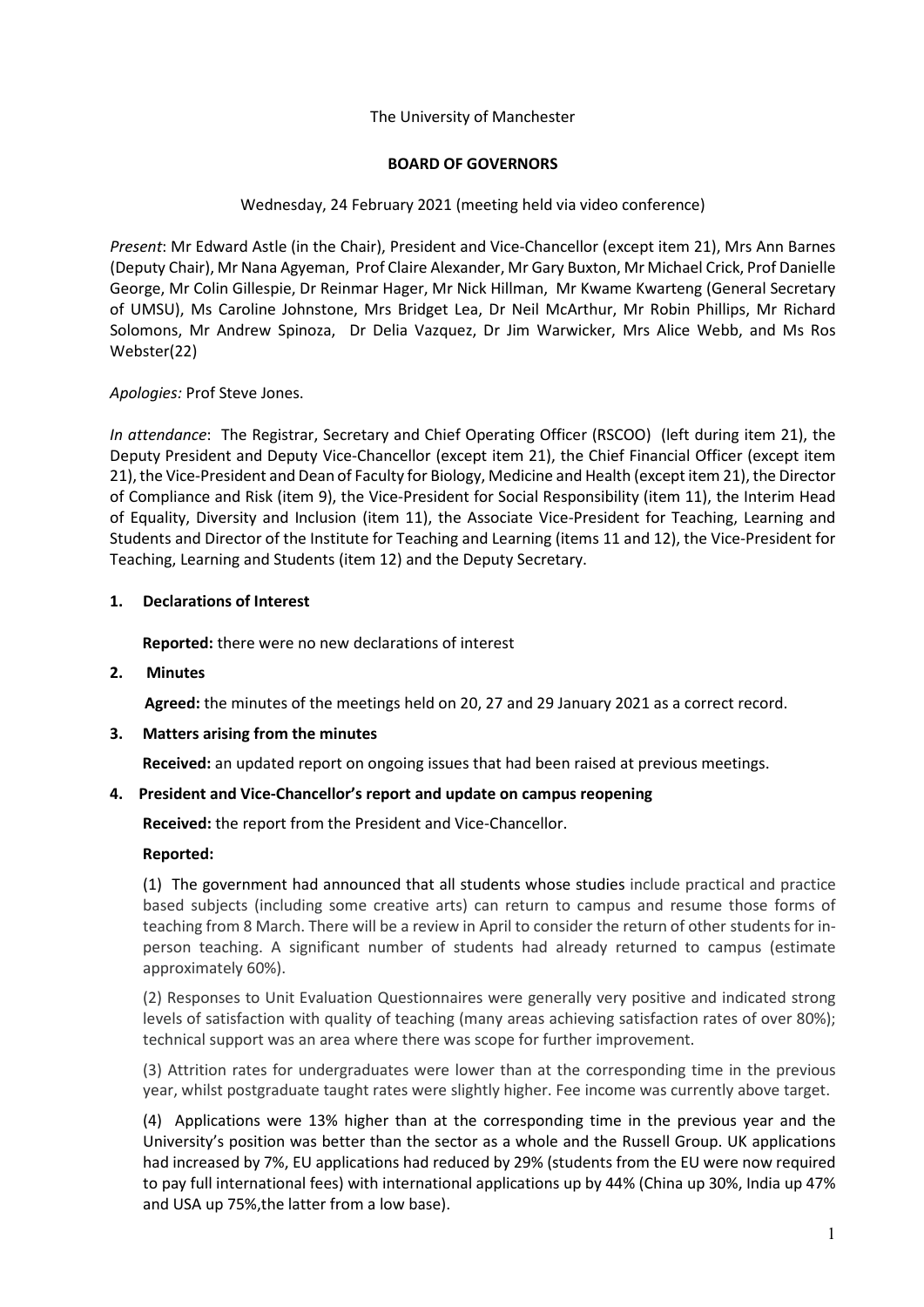(5) There was continued focus on student communications and engagement and this included investment in student mental health and wellbeing previously reported to the Board. There was mirrored by support for staff health and wellbeing and in recognition of continued staff efforts, two additional days holiday had been granted at Easter.

(6) The appendix to the Planning and Resources Committee report (item 17) outlined recent government policy announcements including consultation on Post Qualification Admissions and a proposed consultation on the Teaching Excellence Framework. The government had also announced the launch of the he Advanced Research and Invention Agency (ARIA), a new independent research body to fund high-risk, high-reward scientific research.

(7) The Secretary of State had also written to all Universities following publication of a policy paper outlining measures to strengthen academic freedom and free speech in higher education which included a new registration condition and free speech champion. Universities had been encouraged to review existing practices. Sector commentary had questioned the relative priority of this at present in light of other demands.

(8) Recent press coverage about academic and research links to Chinese universities had included reference to the University and this area was covered in the appendix to the President and Vice-Chancellor's report. The President and Vice-Chancellor had a meeting scheduled with the Chair of the Foreign Affairs Select Committee which had been reviewing this area. The University had developed enhanced processes to ensure compliance with export controls regulations and recognised the potentially complex risks and issues arising from international research partnerships: ongoing work in this area was designed to provide assurance about potential new research partners.

(9) An external review of communications and reputation management had resulted in an action plan which had been considered by the Senior Leadership Team. Recommendations included development of a communications protocol, enhanced senior communications input at senior level, an anticipatory communications grid highlighting potential future issues, improving speed of response to social media activity (including a new social media listening tool), enhanced media training and developing and implementing a new student communications and engagement strategy.

## **Noted:**

(1) The complex nature of relations with China were recognised given changing geopolitical dynamics; there was continued government encouragement to recruit Chinese students alongside increased scrutiny of new and existing research relationships and these were issues which the President and Vice-Chancellor would address in discussions with the Chair of the Foreign Affairs Select Committee.

(2) The Board agreed that there was merit in a more in-depth consideration of the University's relationship with China after further executive review and discussion; such a review had been postponed from earlier in the academic year because of pressure of other business, but was now scheduled for the July Board meeting. **Action: Deputy Secretary Action: Deputy Secretary** 

(3) In response to a question about recent press coverage regarding cash payments from international students, it was noted that the University had stopped accepting cash as a payment method for tuition fees in November 2019. Prior to that, on very limited occasions, it had accepted this form of payment but this represented less than 0.5% of direct receipts. The University had taken necessary precautions to ensure all financial guidelines and regulations were followed.

## **5. Health, Safety and Wellbeing report (Q1)**

 **Received:** the Quarter One Health, Safety and Wellbeing report.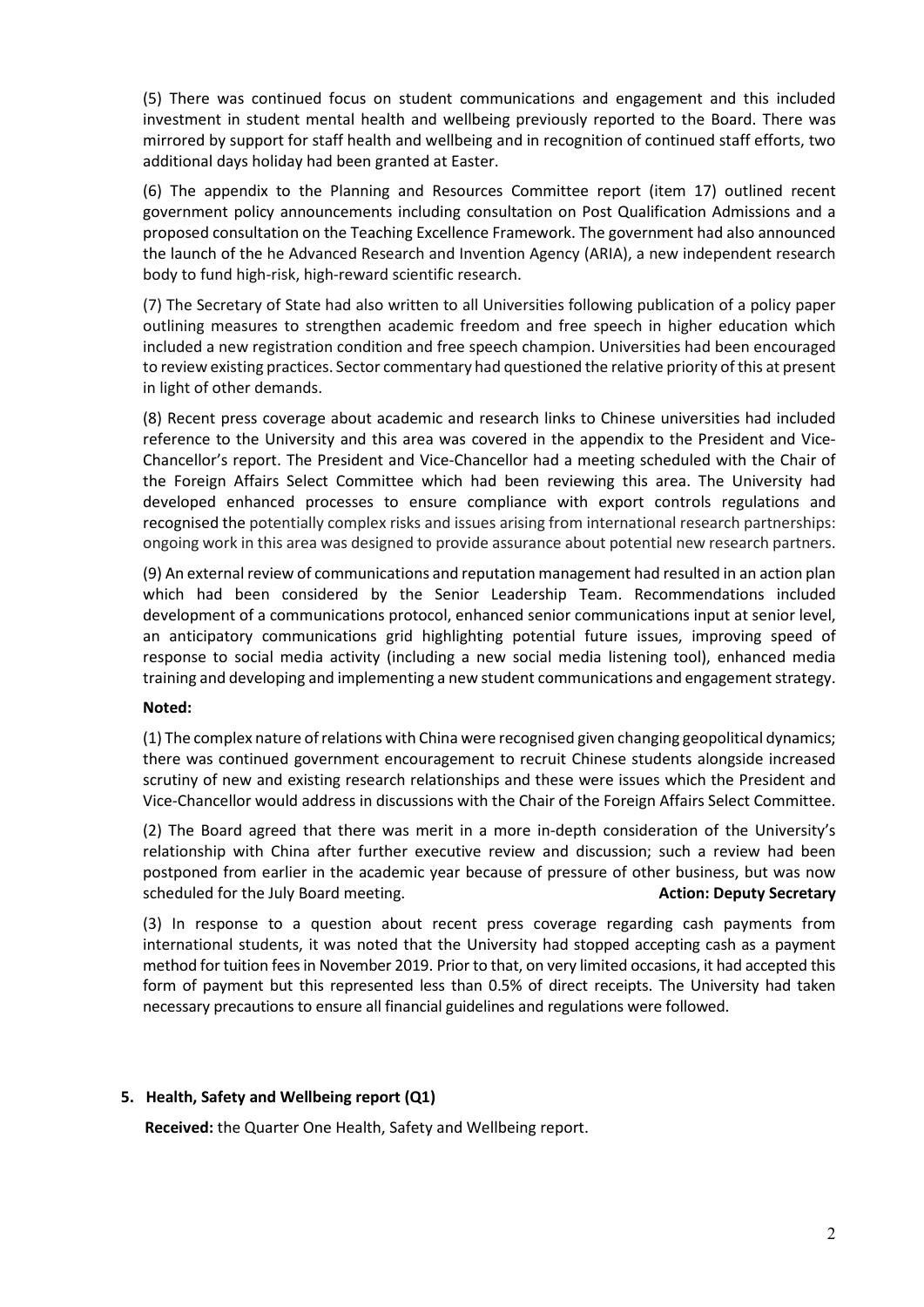# **Reported:**

(1) The quarterly report covered: key metrics and performance indicators and a summary of significant issues relating to health, safety and well-being (including any wider learning); and progress against key initiatives in the academic year 2020-21.

(2) For some of the metrics and key performance indicators, baseline figures were given, as comparable data was not available for quarter one in the previous year.

(3) The report noted that on  $8<sup>th</sup>$  October 2020 a male first year undergraduate student was found deceased in halls of residence and the University was liaising with the Coroner's Office. There had been no on-campus deaths since that date.

(4) The Board welcomed the clarity of the revised approach to reporting.

# **Noted** (in response to questions):

(1) There was acknowledged under-reporting in the current system but available data showed that total sickness absence amounted to approx. 1% of the total paybill.

(2) Greater Manchester Police had been proactive in providing proportionate assistance and response to incidents of behaviour breaching Covid restrictions.

(3) The figures for students accessing student support was an overall, global figure and if possible, greater specificity would be helpful (as was the case for the "Together all" support resources for example).

(4) Differences in baseline data and matters recorded meant that it was not always possible to provide benchmark, comparative data: the potential to include the accidents per 100,000 hours worked metric would be reviewed.

(5) The General Secretary of the Students' Union advised that a Student-Staff Wellbeing Group had been established.

## **Action: Deputy Secretary/Health and Safety Services**

## **6. Financial Position**

**Received:** a review of performance in year to date, setting out the latest outturn position in relation to budget.



## **Reported:**

## *restricted information*

(4) The report outlined risks and opportunities, with tuition fees and halls of residence income remaining as substantial risks: there was potential for the sector as a whole to be asked to consider reduction in tuition fees. Forecast attrition rates were prudent and there were indications that in some areas attrition rates were better than had been the case historically. **Noted:**

(1) As discussed at earlier Board meetings, the current sector funding model was not sustainable in the longer term, given that most sources of income were static or in decline (with only international fee income offering real growth in the face of year on year increase in costs). The incoming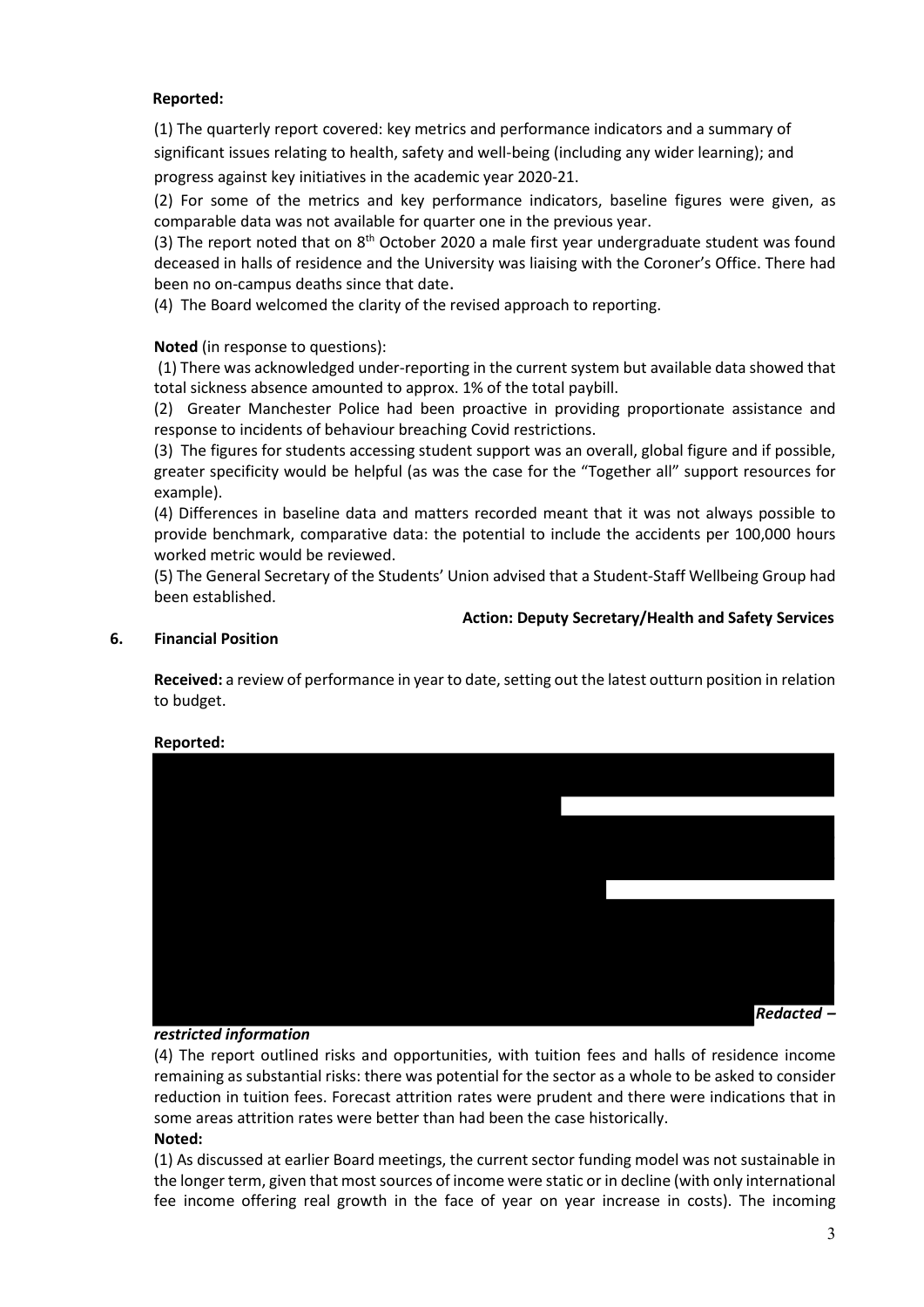President of University College London had recently written on the hard choices facing his institution and the sector, noting that a model of continued, rapid growth was unsustainable. (2) In response to questions, the University would be looking to consolidate on growth from this academic year, with potential for further growth in specific disciplines; easing of lockdown was unlikely to have any significant impact on the core other income budget.

## *Redacted – restricted information*

(4) Work to address and reduce volatility in forecasting was ongoing and would be reported to Finance Committee.

*Redacted – restricted information*

(6) The following agenda item addressed the current version of the five year plan which was presented for submission to the Office for Students (OfS).

# **7. Office for Students Annual Financial Return (five-year plan)**

**Received:** the annual financial return and accompanying commentary, for submission to the Office for Students (OfS).

## **Reported:**

(1) The return had evolved from the version considered by Finance Committee at its meeting on 20 January 2021, building on reasonable favourable assumptions believed to be feasible and prudent in the context of current circumstances (noting that there was potential for assumptions to alter in relation to the pandemic). Revised assumptions included increased overseas tuition fee growth and cost savings. This version had been returned to OfS by the initial submission deadline of 1 February 2021 and would be returned as the final version to OfS, subject to Board confirmation, by the final deadline of 1 March 2021. The return would also be shared with Moody's credit rating agency, banks and other external stakeholders.

(2) Review of strategy and operating model in order to achieve long-term sustainability was ongoing and as a result development of the five-year plan would evolve further in the forthcoming months, enabling consideration of a revised position at the Board Strategy Session on 5 July 2021. The Chair reiterated that, as outlined in his report later on the agenda, it was imperative for the University to generate sustainable levels of surplus to ensure that strategic ambition was matched by financial capacity. This required prioritisation and the identification of measures to ensure delivery of strategic ambition with the goal of delivering a 10% operating surplus (before depreciation and excluding capital income) to provide sufficient headroom for investment in campus and facilities.

**Agreed:** to approve submission of the Annual Financial Return and accompanying commentary to OfS. **Action: Chief Financial Officer**

## **8. Faculty update: Faculty of Biology, Medicine and Health**

**Received:** a report and presentation from the Vice-President and Dean of Faculty of Biology, Medicine and Health (BMH).

## **Reported:**

(1) The presentation covered an overview of the Faculty's Strategic Framework and the Faculty's response to Covid (including pivot of research focus to Covid related activity and staff and student support for the NHS frontline).

(2) Challenges included maintaining essential research and permitted activities in a Covid-secure manner: the need to rapidly develop the approach to blended and online learning: increased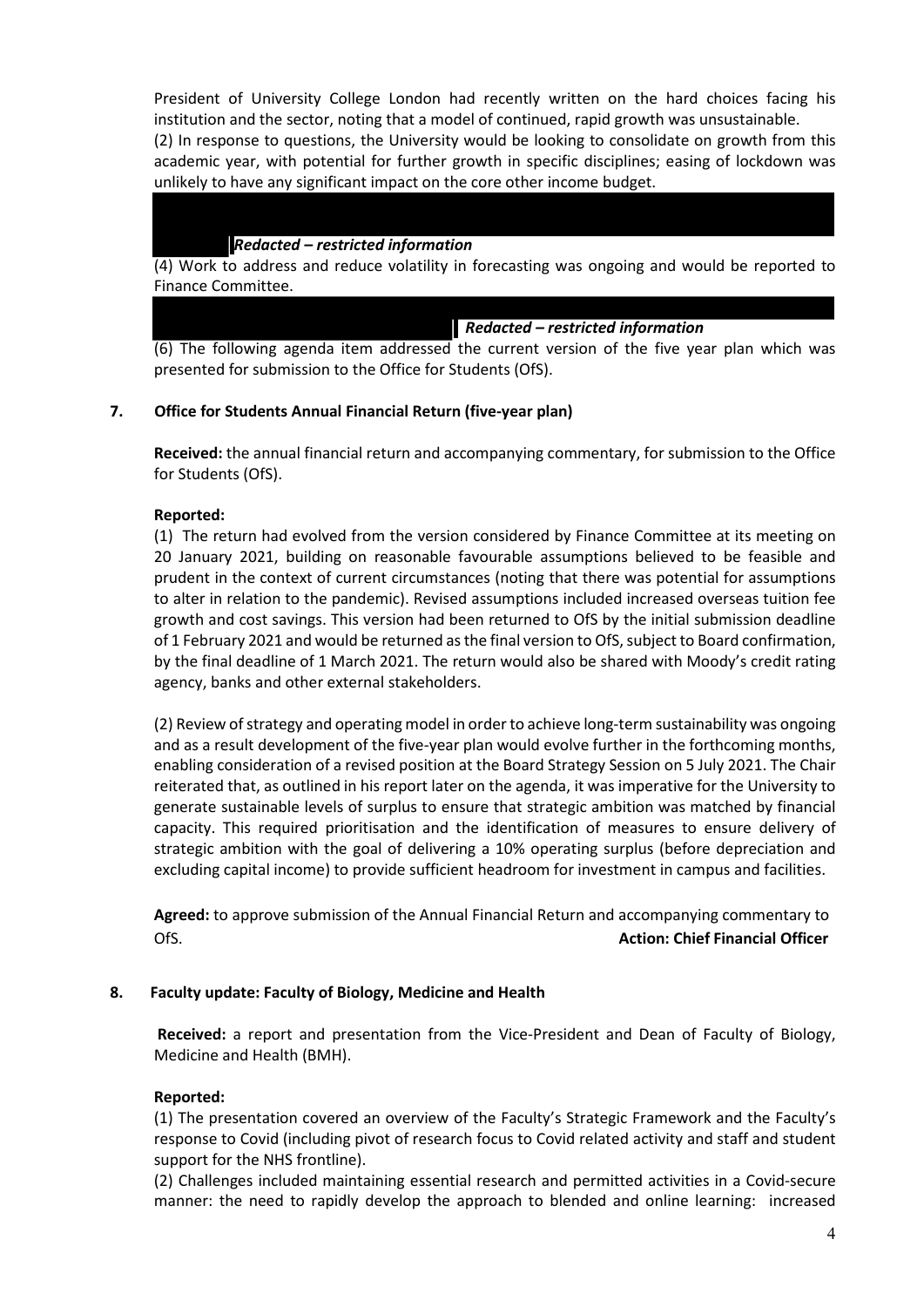workload and the need to balance research and teaching priorities and address concerns for staff wellbeing, delivery of clinical requirements during the pandemic: stability of the research funding landscape: and maintaining strategic and financial focus in spite of the short-term demands of the pandemic.

(3) The Faculty had shown resilience in the face of demands of Covid through its demonstrable excellence in teaching, learning and the student experience, inter-disciplinarity in research, links to the NHS and Health Innovation Manchester (supported by the redesignation of the Manchester Academic Health Science Centre) and significant successes in Cancer Research UK and National Institute for Health Research funding.

(4) Areas where there was scope for improvement included student experience in some areas, use of data to support informed decision making, sub-optimal space in some areas, potential to improve relative share of Medical Research Council funding and strengthening succession planning.

(5) There were significant opportunities to challenge previous ways of working, e.g. further developing blended learning, flexible working, space utilization and rationalizing the Postgraduate Taught portfolio, exploring alternative sources of revenue and further enhancing interdisciplinary working.

# **Noted** (in response to questions):

(1) In response to a question, in the initial stages of the pandemic, some Nursing placements had been terminated prematurely: action to mitigate the impact of this had been taken and lessons learnt for the future.

(2) There was recognition of the extraordinary efforts and response of the Faculty in the wake of the pandemic and there needed to be cognizance of the impact of this in the next phases of planning, including how the Faculty would contribute to the challenge of ensuring institutional financial sustainability. Prioritisation would need to protect areas of strength and this included the Faculty's significant contribution both to social responsibility and reducing health inequalities in the Greater Manchester region

## **9. Risk Register**

 **Received:** the latest version of the revised University Strategic Risk Register.

## **Reported:**

(1) The Strategic Risk Register underwent a major refresh through 2020, both in terms of format and content and this was reported to the Board of Governors and Audit and Risk Committee towards the end of 2020. The update was timely given challenges posed by the pandemic and it enabled the capture of new strategic issues, risks and mitigations.

(2) The most recent iteration of the Risk Register integrated the previously separate Brexit Risk Register. Work was underway, with risk owners, to revise the current version of the Register to reflect the post-Brexit reality and this was informed by further work assessing implications and risks.

(3) The version of the Register before the Board was in the same format as the version seen previously. The intention now was to revert to the more standard reporting pattern to Audit and Risk Committee and the Board (i.e July and February presentation to the Board of Governors, with prior consideration by June and January Audit and Risk Committee meetings respectively). This would not preclude other and/or urgent matters relating to risk being raised where required at either Audit and Risk Committee and/or the Board of Governors.

## **Noted:**

(1) In response to a question about the bunching of the majority of risks as displayed on the Risk Register, there would be further discussion with risk owners in the next iteration about likelihood and impact. This would ascertain whether it was possible to obtain greater differential and facilitate understanding of relative priorities in relation to risk (noting that definition of likelihood related to occurrence over the next three years approximately).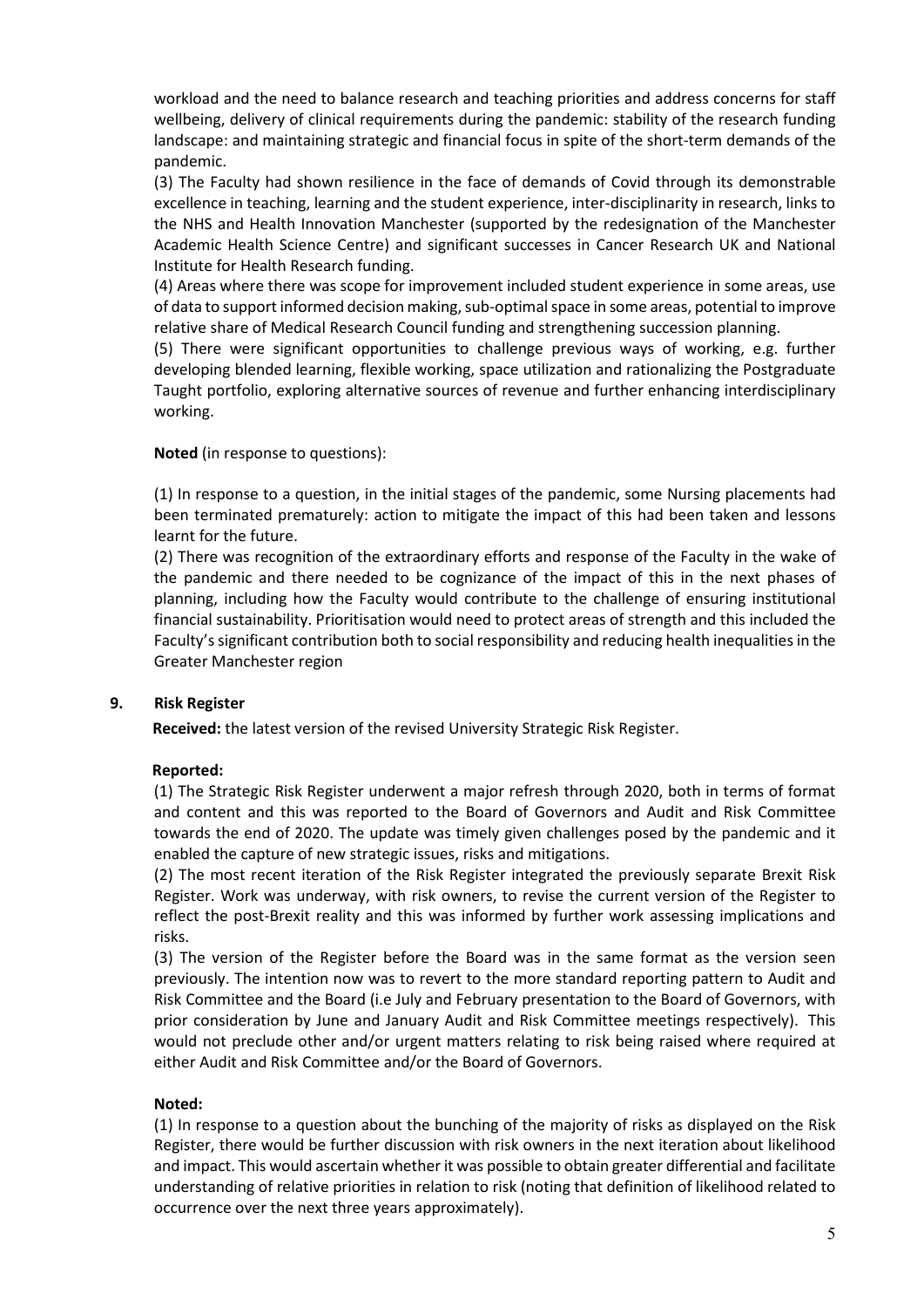(2) There was merit in including a generic risk relating to future disruption or unrest caused by a major health or political event (in the context of, for example, the University's vulnerability to a significant reduction in the number of students from China).

(3) Enhancements to mitigations as currently recorded in the Risk Register would be considered initially by management and then by Audit and Risk Committee.

#### **Action: Director of Compliance and Risk**

## **10. Update on Universities Superannuation Scheme (USS)**

**Received:** a report summarising recent changes to USS, providing progress to date on the 2020 actuarial valuation, next steps for employers once the valuation report was produced (including response to consultation), potential proposals for change and consultation with affected employees.

## **Reported:**

(1) The Board was reminded that the USS was one of the largest defined benefit (DB) schemes in the UK and that the University was one of the largest participators in the scheme. The costs of DB schemes were rising for a variety of reasons and whilst the scheme now contained Defined Contribution (DC) elements, a proposal to move fully to DC in 2018 had been withdrawn and there was a history of industrial action in relation to proposed changes to USS.

(2) USS contribution rates had risen significantly in recent years for employees and employers (the March 2020 actuarial valuation was the third in the last four years): current contribution rates were 30.7% (21.1% employer: 9.6% employee) with a movement to 34.7% (23.7% employer: 11% employee) planned for October 2021 (implementation was subject to any agreement on future benefits and alternative contribution rates from the 2020 valuation).

(3) The next stage in the 2020 valuation was for the trustee to deliver the valuation report to the Joint Negotiating Committee (JNC, comprising equal numbers of representatives from Universities UK and the Universities and Colleges Union, with an independent chair), including the contribution rate/rates required to meet the current benefit promise and the deficit. Current indications were that the required rate to meet the future benefit promise would be prohibitively high.

(4) Both the JNC and the Pensions Regulator were taking a prudent view and this was influenced by the recent withdrawal of Trinity College Cambridge from the scheme and the impact on the assets base of this and any future departures from a similar quarter (in the context of the USS "last man standing" rule).

# **Noted:**

(1) The Board shared the concerns expressed about the sustainability of the current model, without any change to future benefits structure but recognized that the latter was likely to result in industrial action.

(2) There was little likelihood that the government would have the appetite to take over the scheme.

(3) The current levels of opt-out (20%) from the scheme meant that there were clear concerns about inter-generational fairness, with younger employees potentially significantly disadvantaged. (4) There was a need to evaluate options once UUK launched the employer consultation (after the USS trustee had passed the report to the JNC): the University would be asked for a view on the rates quoted and benefit reform. Consultation would be launched imminently and last for seven weeks. Given its significance, the response would be put to the Board for review and approval.

## **Action: RSCOO/Deputy Secretary**

# **11. Equality, Diversity and Inclusion (EDI) update**

**Received:** an update on EDI, which included actions taken since the publication of the Race Matters report, an assessment of the current position and steps planned to effect further improvement.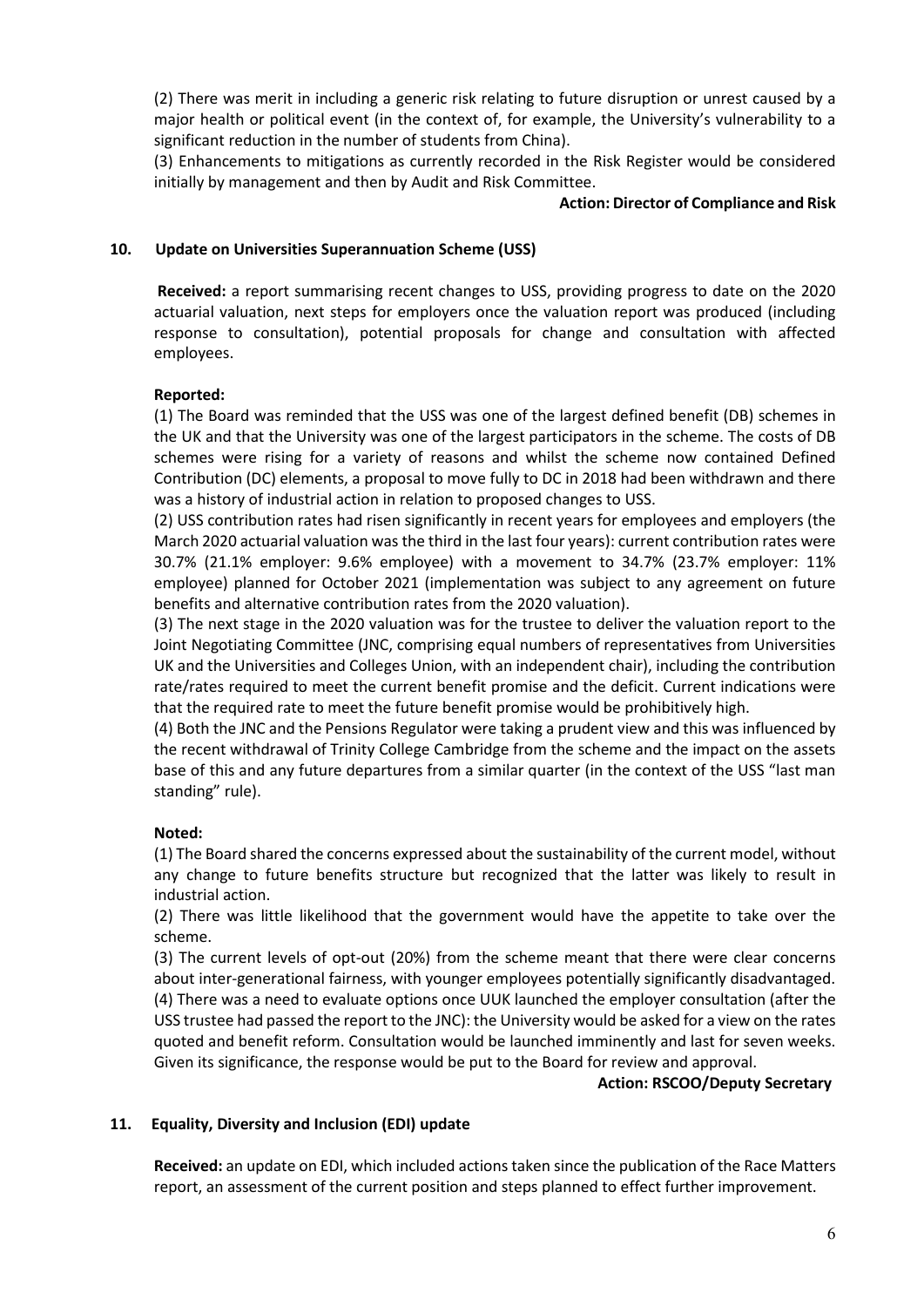## **Reported:**

(1) There was a need to ensure a more strategic, proactive, impactful and cohesive approach, with fewer initiatives and more consideration and evaluation of outcomes. Effective leadership and a partnership approach with staff and students were vital components, as was clarifying roles and responsibilities and enhancing the governance structure supporting EDI.

(2) It was important for the evolving approach to take account of the lived experience of staff and students, including those who had been critical of the University's past approach.

(3) Given the importance of making progress and the need to maintain momentum, work on clarifying roles and responsibilities and the development of an outline strategy and action plan would continue in advance of appointment of the new permanent Director of EDI. This approach would not preclude the Director, when appointed, influencing the further development of strategy. **Noted:** the Board welcomed the presentation and direction of travel and strongly endorsed an approach which would result in fewer, individual initiatives and a more strategic, cohesive approach resulting in greater impact.

## **12. Academic Governance Assurance**

**Received:** the annual report on the University's undergraduate and postgraduate taught provision. The report summarised the University's quality assurance and enhancement activity, reflected on the challenges caused by the global pandemic, and looked ahead to the opportunities provided via 'Our Future'.

## **Reported:**

(1) The report was recommended for approval by the Board by the meeting of Senate on 3 February 2021. Many of the metrics reported in previous years were addressed in the annual report on Operational Priorities for 2019-20, which will come to the Board's March meeting.

(2) 2020-21 was a transition year given the roll-out of Our Future, the University's new vision and strategic plan and consequent development of new measures of success; furthermore, some national measures were in a state of transition (e.g. National Student Survey, Graduate Outcomes Survey). As a result, the report was largely narrative, though with reference to data throughout. The report was supported by detailed relevant "deep dive" information from the Annual Performance Review, a summary of the work of the Institute of Teaching and Learning and the Online and Blended Learning Tactical Project.

(3) As noted above, the outcome of the recent Unit Evaluation Questionnaire process was generally very positive. The annual review of learning and teaching had just been completed and had been student led, which had resulted in very useful insights.

## **Noted:**

(1) The report referred to the success of the Emergency Hardship Funding campaign, the most successful of its kind in the UK. Money was still available to support students through the Living Cost Support Fund. The government had recently announced an additional £50 million funding to support students facing financial difficulties as a result of Covid-19, and the University's share of this was approximately £300,000.

(2) In response to a question, there had been a slight increase in incidents of academic malpractice since the onset of the pandemic. This matter had been considered at Teaching and Learning Group and national research suggested that development of inclusive, authentic (and less generic) methods of assessment were important factors in addressing the issue.

(3) There were established mechanisms for ensuring feedback to staff from Unit Evaluation Questionnaires.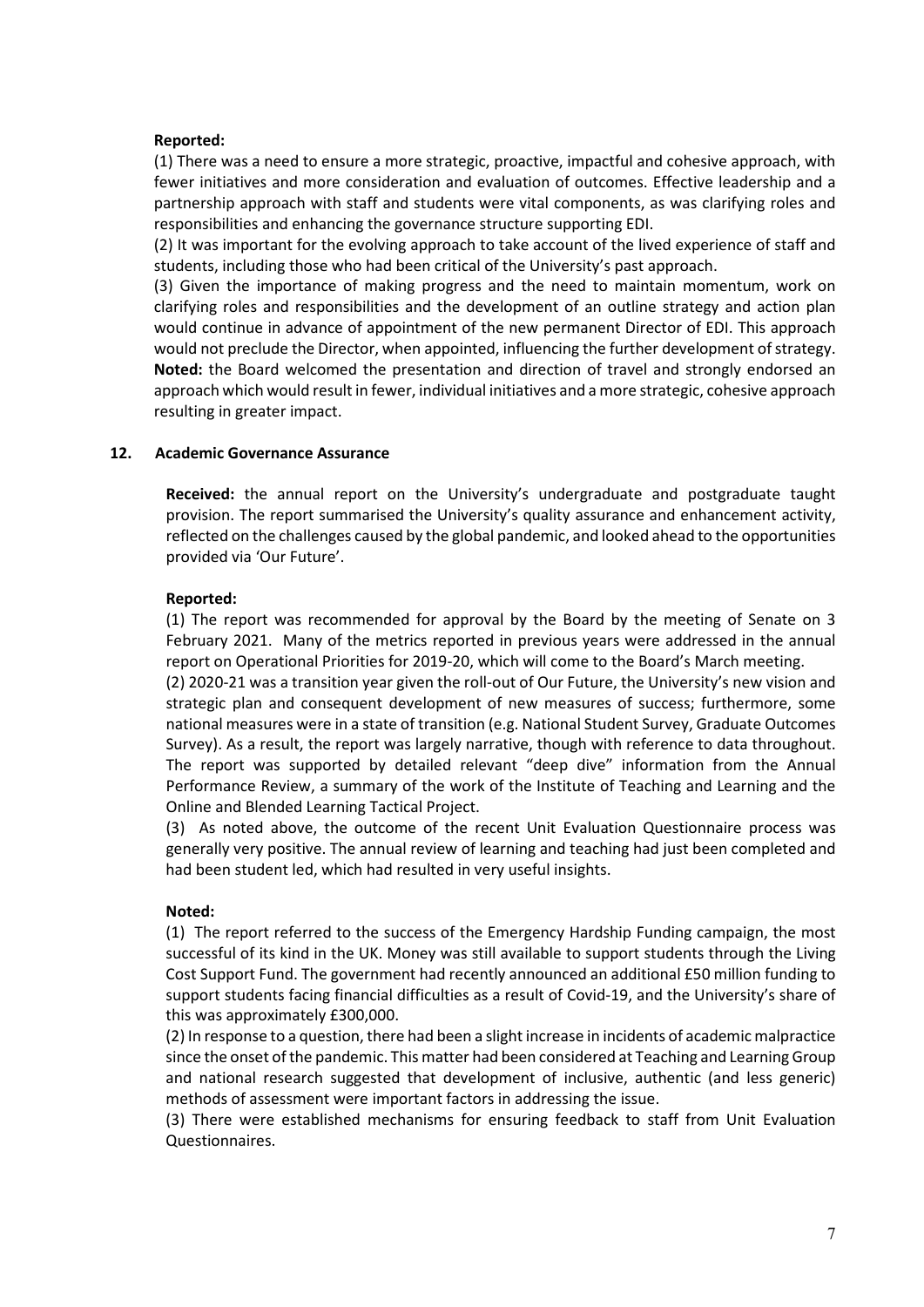**Agreed:** on the basis of Senate's recommendation, to confirm that the report provided assurance of the quality of undergraduate and postgraduate taught provision, noting that future reports would include a wider range of metrics and reference further independent assurance measures.

## **13. Governance Effectiveness Review**

**Received:** a report advising the Board of the evaluation by Nominations Committee of two submissions from organisations interested in carrying out the external Governance Effectiveness Review.

**Noted:** as the Board had previously been advised, the scope of the review was much broader in scope than recent reviews and the Committee's assessment was that Halpin had the breadth of experience, expertise and insight to fulfil the brief given successfully.

**Agreed:** on the recommendation of Nominations Committee, to appoint the Halpin Partnership to carry out the review. **Action: Deputy Secretary**

#### **14. Chair's Report**

**Received:** a report from the Chair summarising the meeting of Committee Chairs on 17 December 2020, the EDI Advisory Group on 18 January 2021 and outlining the agenda for the Accountability Review on 23 March 2021.

**Noted:** that Board pairs would need to allocate some time to work together to prepare questions and to assist this process, supporting materials for the review (Annual Performance Review reports, Stocktake report and report on 2019-20 Operational Priorities) would be made available shortly after the meeting of Planning and Resources Committee on 2 March 2021.

#### **15. Secretary's Report**

#### **i) OfS Update**

**Noted:** the update on matters relating to the OfS, including submission of two reportable events.

#### **ii) Exercise of Delegations**

**Reported:** the award of Emeritus Professorships as outlined in the report.

#### **16. University-Union Relations Committee (21 January 2021)**

**Received:** a report from the meeting of the University-Union Relations Committee (UURC) held on 21 January 2020.

#### **17. Planning and Resources Committee (8 December 2020 and 2 February 2021)**

**Received:** a report from the meetings of Planning and Resources Committee held on the above dates.

#### **18. Board Committee reports**

## **(i) Finance Committee (20 and 27 January 2021)**

**Received:** a report from the meetings held on 20 and 27 January 2021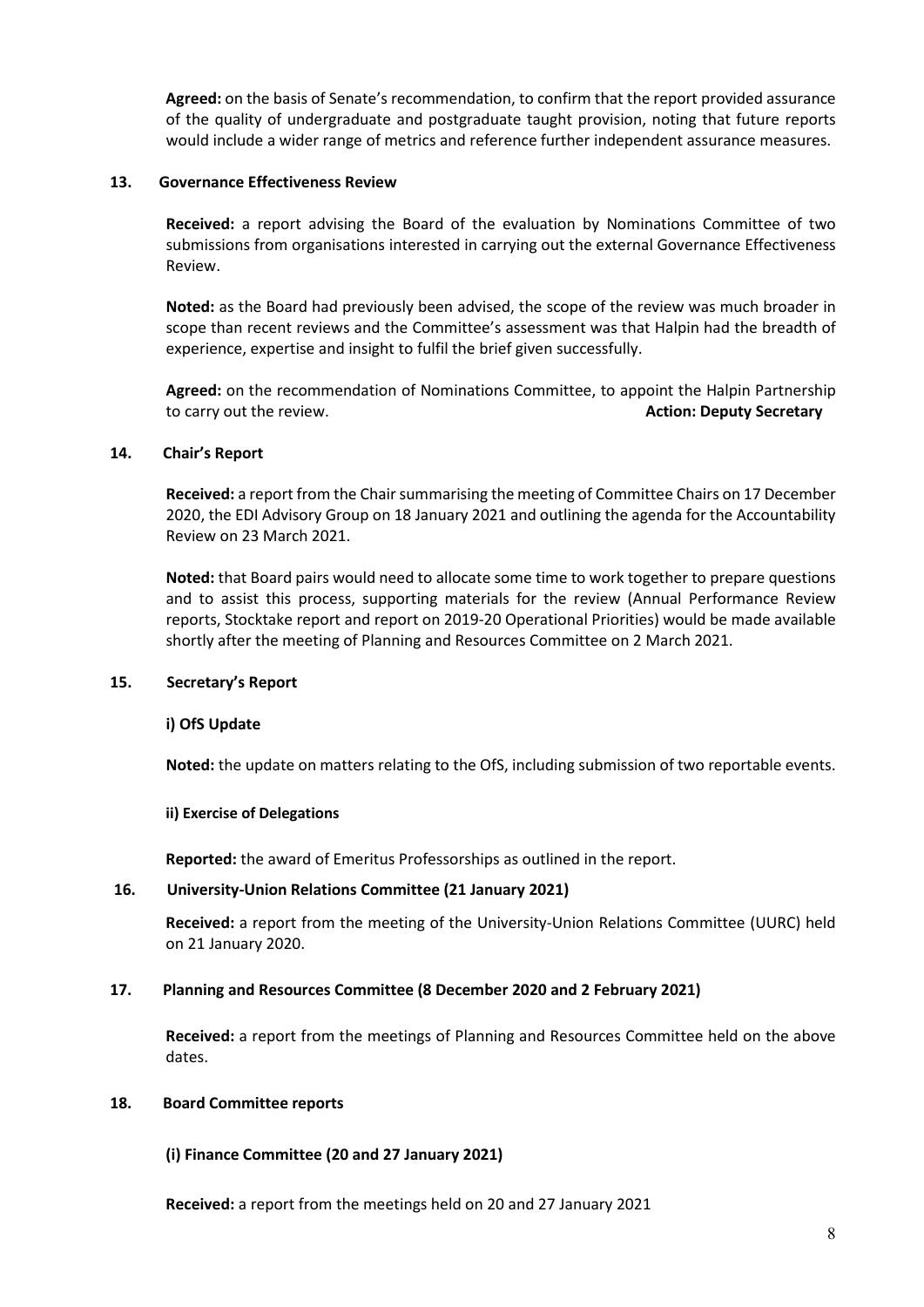## **Reported:**

(1) The Committee was advised that provided that the Revolving Credit Facility was in place, then the University would not need to draw down from the Covid Corporate Financing Facility (CCFF). The renegotiation of financial covenants with note holders alongside the RCF would establish greater financial headroom for the University. Finance Committee approved the club arrangement for the RCF, while the Board, at its 20 January meeting agreed to extend the delegation of power to enter into the RCF.

(2) The OfS Annual Financial Return was covered under item 7 above.

(3) In relation to Northern Gritstone, the Committee confirmed that the University can enter into a Framework Agreement and associated company Articles subject to satisfactory assurances being provided to the Chair of Finance Committee regarding the satisfactory resolution of several matters of governance and legal liabilities in relation to commercial aspects of the proposed investment vehicle.

(4) In relation to Manchester Graphene Company, final and full governance proposals would be presented to Finance Committee for approval in due course. The Committee recognised the importance of clarifying aspects of the governance of satellite entities and subsidiaries and this would be a standing item on its future meeting agendas.

(5) The 2019-20 Financial Statements had been approved by the Board meeting on 29 January 2021.

#### **ii) Audit and Risk Committee (27 January 2021)**

**Received:** a report from the meeting of Audit and Risk Committee held on 27 January 2021.

#### **Reported:**

(1) Uniac had finalised and completed five substantive audits since the previous meeting of the Committee and this included a review of IT Services: Suppliers and Consultants. The report had identified significant opportunities for development in relation to effectiveness of design, and that implementation and economy and efficiency were both ineffective. The report noted weaknesses in the management of IT suppliers and in the implementation of the hybrid model of delivery and identified nine areas for improvement with agreed management actions and implementation dates.

(2) The report also provided details of an attempted fraud and outlined the Committee's consideration of the TRAC return: minor adjustments to the detail considered by the Committee had been approved via Chair's action.

(3) Ensuring timely recording of staff leavers continued to be an action highlighted in the external audit management letter: resolution of this was now a matter of some urgency and needed to be owned by leaders across the institution, requiring behavioural and cultural change.

(4) The Committee would meet later in the week (25 February) to consider expressions of interest in the external audit tender.

#### **(iii) Joint meeting of Audit and Risk and Finance Committees (29 October 2020)**

**Received:** a report which confirmed the outcome of the joint meeting of Audit and Risk and Finance Committees as reported verbally to the meeting of the Board of Governors on 29 January 2021 and recorded in the minutes of that meeting.

#### **(iv) Staffing Committee (5 February 2021)**

**Received:** a report from the meeting of Staffing Committee held on 5 February 2021.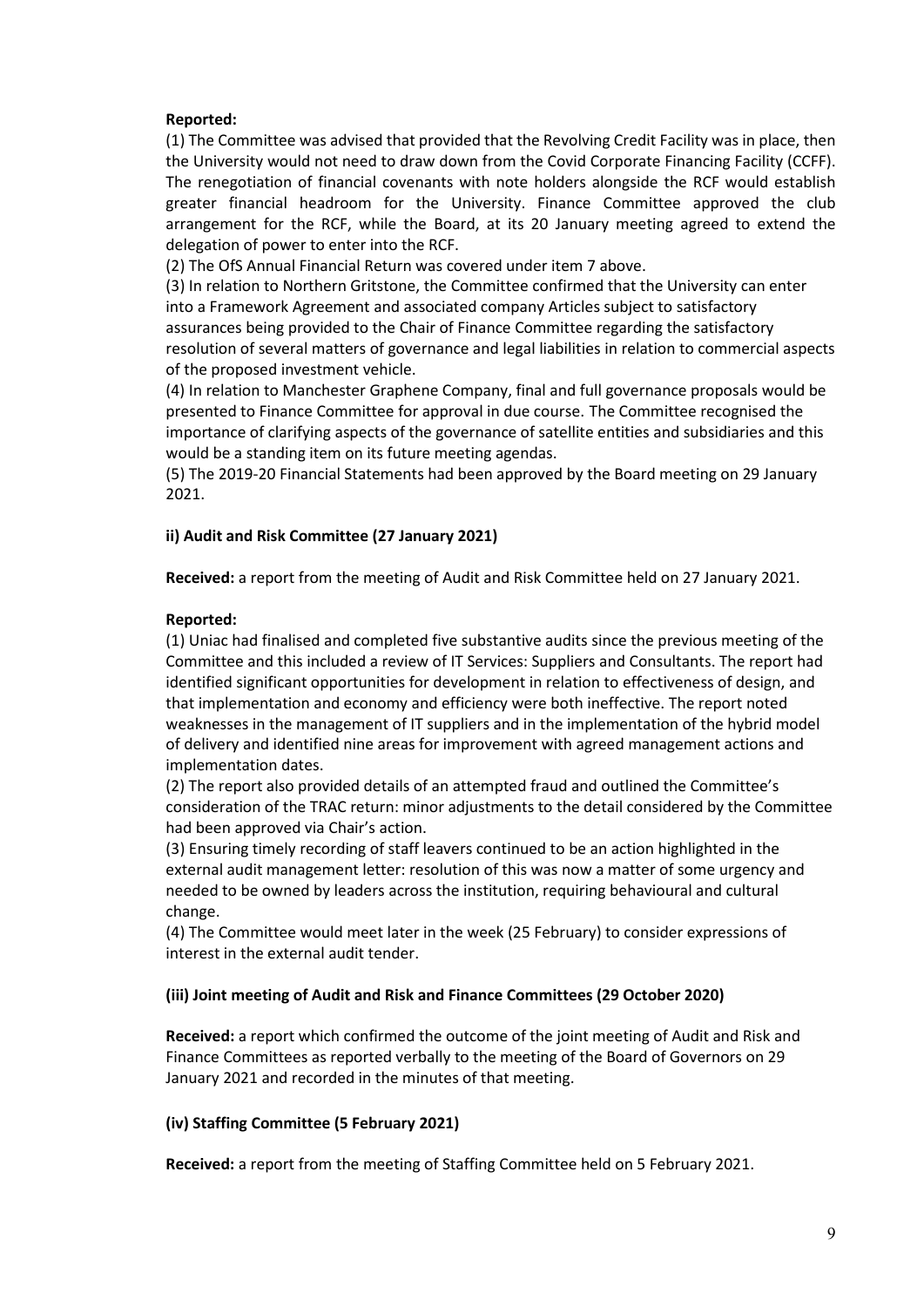# **Agreed:**

On the Committee's recommendation that:

(1) The University enter into consultation with the campus trade unions about the Library Reshaping Project staffing proposals to reduce posts by a net of 9.37 (FTE) from an "at risk" pool of 103.45 (FTE) posts and, subject to consultation, progress with its proposals for voluntary severance;

(2) The University continued to take all steps highlighted to Staffing Committee to avoid the need for redundancy wherever this was possible and, in particular, to support the use of the University's Voluntary Severance Scheme in the affected areas;

(3) Staffing Committee should continue to oversee these proposals in accordance with Part II of Ordinance XXIII. **Action: RSCOO/Director of Human Resources**

# **(v) Remuneration Committee (18 November 2020)**

**Received:** the report from the meeting of Remuneration Committee held on 18 November 2020, noting that key issues had been highlighted in the verbal report to the Board meeting held on 24 November 2020.

# **(vi) North Campus Working Group**

**Noted:** an update on progress had been made to the Board briefing immediately before the meeting and details from this would be made available for members in the Diligent Reading Room.

# **19. Report from the Senate**

**Received:** a report from the Senate meetings held on 4 December 2020, 5 January 2021 and 3 February 2021.

# **Reported:**

(1) Senate had approved the annual assurance report considered by the Board as a discrete item (item 12 above).

(2) After a vote, Senate had rejected a motion submitted by a number of elected members to establish a Senate Task and Finish Group to work with the Senior Leadership Team (SLT) and groups that report to SLT with a focus on Covid and future strategy to manage the impact of Covid on key University activities, students and staff.

(3) Senate had received a paper inviting it (in accordance with the provisions of the University Charter and Statutes) to express an opinion on the wording of the proposed amendments to Statutes and Ordinances regarding the appointment of the Chancellor (Statute IV, and Ordinance I), and the method of seeking the staff member of the Board of Governors (Statute VI).

(4) Senate had previously been advised of proposals to amend these Statutes and the Ordinance, and comments received from members during a consultation in July-August 2020 were presented to Nominations Committee and the Board.

(5) Senate had agreed to conduct a ballot of members by e-mail on the wording of the proposed amendments. The outcome of this ballot was reported to the Board as below:

- i) Do you support the wording of the proposed amendments to Statute IV and Ordinance I, regarding the appointment of the Chancellor Yes 18, No 31, Recorded abstention 1, No vote 20
- ii) Do you support the wording of the proposed amendment to Statute VI, regarding the method of seeking the staff member of the Board of Governors. Yes 21, No 29, No vote 20